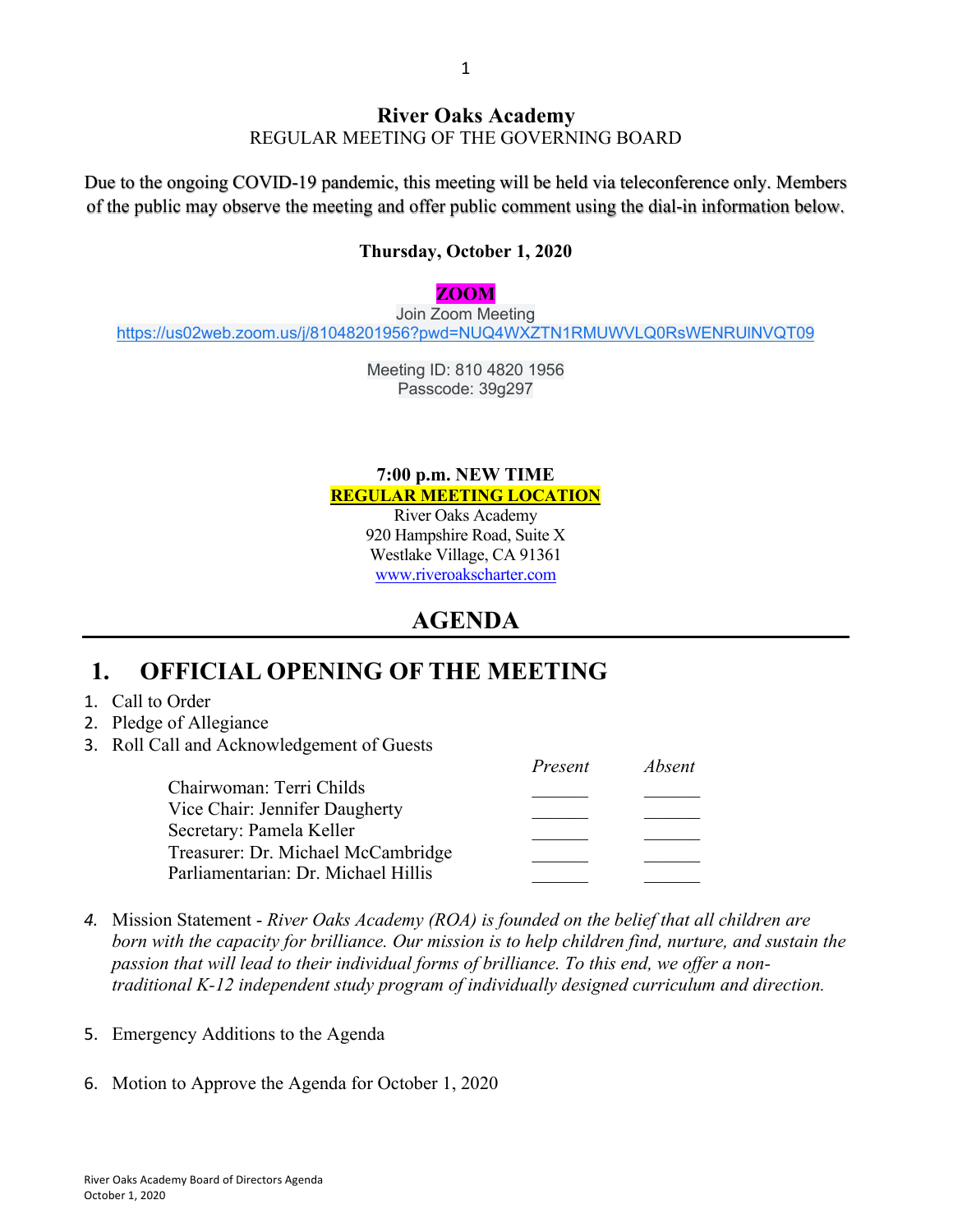*Motion to: Made by: Motion is:*

## **2. ORGANIZATIONAL**

None

## **3. PUBLIC COMMENTS**

*Citizens who would like to address the Board on any item on the Agenda may do so now or when the President requests comments from the Public as the Board is considering the item. This portion of the Annual Board meeting is set aside for members of the audience to make comments or raise issues that are not specifically on the agenda. These presentations, both during open and agendized topics, are limited to three (3) minutes per presentation and the total time allotted to non-agenda items will not exceed fifteen (15) minutes.*

## **4. INFORMATION AND DISCUSSION ITEMS**

*These items are presented to the Board for information only and are not subject to action at this meeting. These items may be added to a future meeting for action by the Board.*

- 1. Budget Committee Informational (10 min)
- 2. Parent Advisory Council (PAC) Informational (10 min)
- 3. Teacher's Report Informational (10 min)
- 4. Oxnard Resource Center Report—Informational (10 min)
- 5. Student Report Informational (10 min)
- 6. Career Pathways Report Informational (10 min)
- 7. High School Guidance Counselor Report—Informational (10 min)

# **5. REPORTS**

- 1. Chairman's Report
- 2. Individual Board Member Report
- 3. Director's Report
- 4. BSA Report
- 5. VCOE Report

## **6. CONSENT AGENDA ITEMS**

*Actions proposed for the Consent Agenda are items consistent with adopted policies and approved practices of River Oaks Academy and are deemed routine in nature. The Board will be asked to approve all of the Consent Agenda items by a single vote unless any member of the Board or the Public asks that an item be removed from the Consent Agenda and considered and discussed separately.*

- 1. Consideration to approve the Minutes for the September 3, 2020 Board Meeting.
- 2. Consideration to approve the ROA Financial Statement
- 3. Consideration to approve the ROA Board Report of Purchase Orders
- 4. Consideration to approve the ROA PAC Transaction Detail Report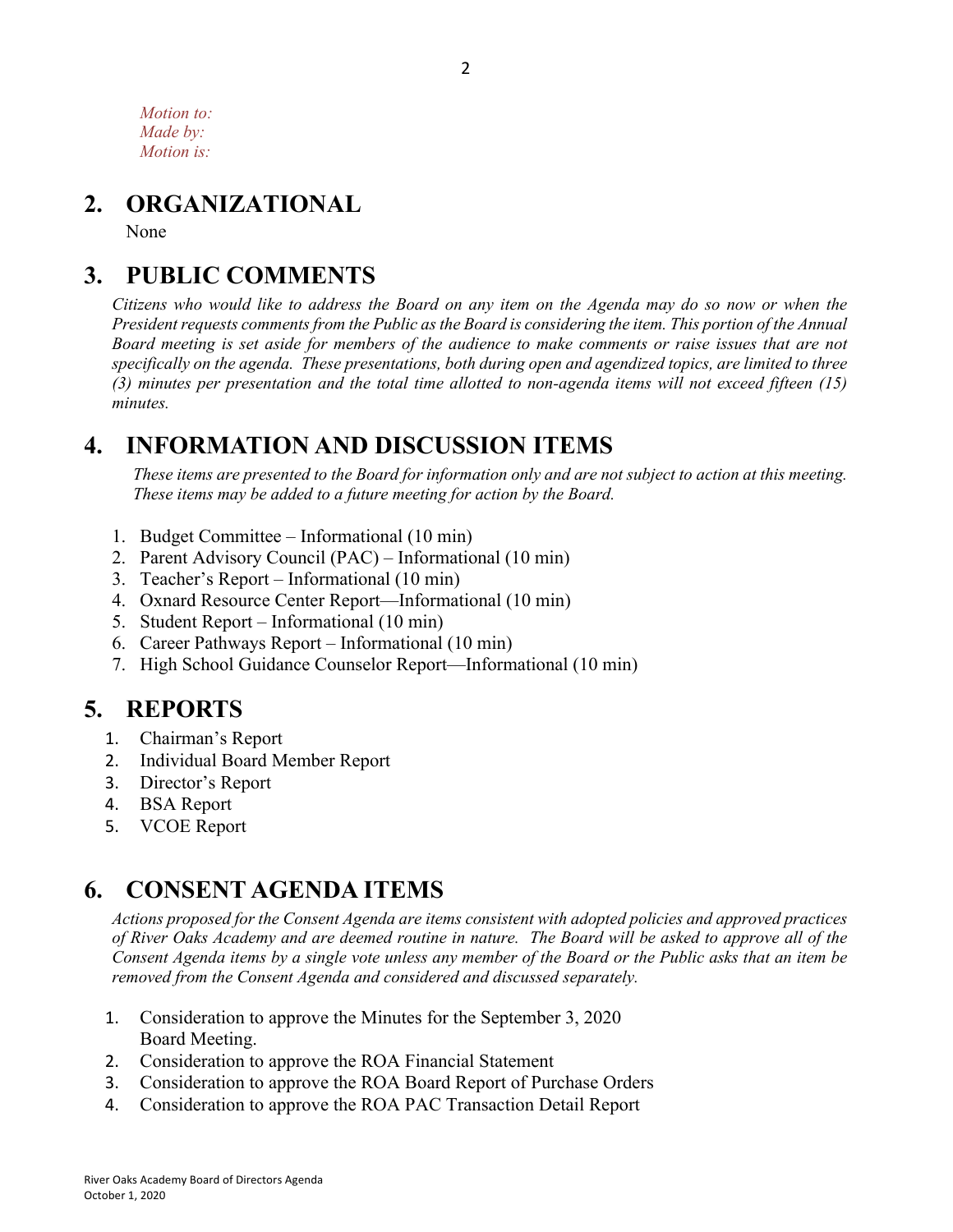# **7. ACTION ITEMS**

1. Review, Discussion, and Approval of Addendum B to the ROA Bylaws. Board Members new positions for the 2020-2021 school year.

a) As per the board discussion at the September 3, 2020 board meeting, the board's new positions were established for the 2020-2021 school year. *Public Comments:*

*Motion to: Made by: Motion is:*

- 2. Review, Discussion, and Ratification of having Ms. Julie Tunick from the Ludington Institute support our staff for their social-emotional needs; not to exceed \$2,000.00
	- a) Julie has been supporting and working with our students, running groups to address the SEL for our students. Lately, due to the excessive pressure and the length of the COVID restrictions, staff has expressed that they feel the pressure and are affected emotionally. We would like to make Ms. Julie available for staff to turn to, should they need socialemotional coaching and support through this crisis.

*Public Comments: Motion to: Made by: Motion is:*

- 3. Review, Discussion, and Ratification of having a new and additional resource teacher, Mari Notrica to help out with the increase in special education resource students. Not to exceed: \$10,000
	- a) Mari will take over some of the current special education students who need resource to relieve the work load for the teachers.

| <b>Public Comments:</b> |  |
|-------------------------|--|
| <i>Motion to:</i>       |  |
| Made by:                |  |
| <i>Motion is:</i>       |  |

- 4. Review, Discussion, and Approval of getting 9 hot spots through T-Mobile's Government Covid-19 Plan for students who have connectivity problems; not to exceed: \$2,160.00 for a 12 month commitment.
	- a) We found out that we have some families who do not have internet or have connectivity issues. We have applied with T-Mobile, which offers a Government Covid-19 plan and does not charge for the devices and there is no tax. We do need to make a 12-month commitment.